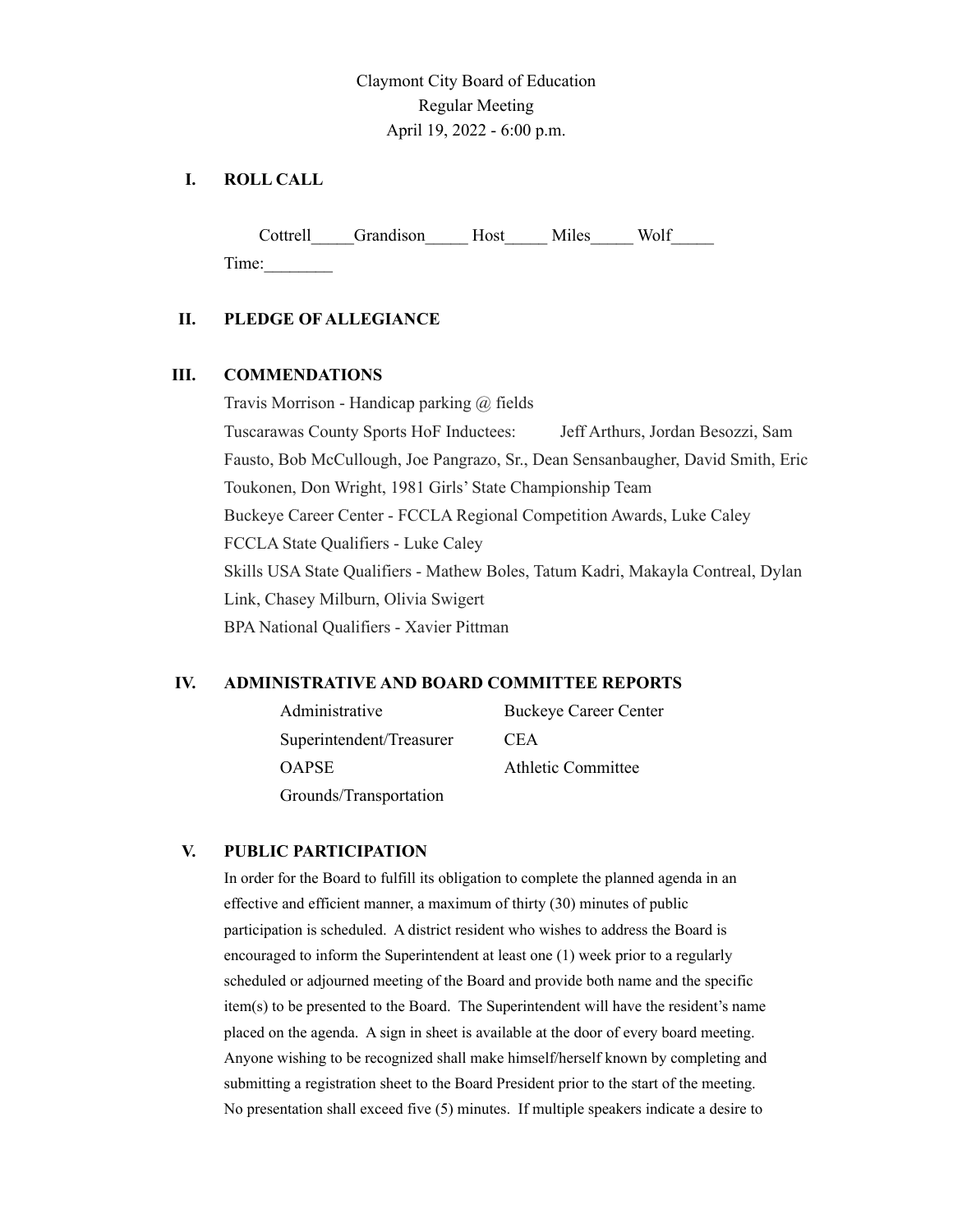speak on the same issue, the presiding officer shall relate the board's desire that the speakers designate two (2) people to speak for the group. The presiding officer has the right and power to control the meeting and may take whatever actions are necessary to ensure an orderly meeting, including: 1. Prohibiting harassing, repetitive and/or frivolous comments, or statements which constitute personal attacks, insults, or offenses directed specifically at an individual, which instantly inflict injury or tend to incite an immediate breach of the peace or otherwise constitute unprotected "fighting words" under federal court jurisprudence; 2. Removing individuals from meetings if they are disruptive, including contacting law enforcement; 3. Call for recess or adjournment to restore order. The Board asks the audience to refrain from responding to the speaker's comments, including cheering and applauding, so that all Board members can focus their attention entirely on the speaker. Although the Board may ask clarifying questions, please be reminded that the Board cannot respond directly to any comments made this evening.

#### **VI. BOARD AGENDAADDENDUMS/ADDITIONS/CORRECTIONS**

Motion \_\_\_\_\_\_\_\_\_\_\_ and Second \_\_\_\_\_\_\_\_\_\_\_ to approve the following organizational items:

Roll Call: Cottrell Grandison Host Miles Wolf

Motion

#### **VII. EXECUTIVE SESSION**

| Moved by                                                                                                                                  |               |      | and seconded by Theorem 2012 | to enter |
|-------------------------------------------------------------------------------------------------------------------------------------------|---------------|------|------------------------------|----------|
| <b>Executive Session</b>                                                                                                                  |               |      |                              |          |
| Roll Call: Cottrell<br>Time in:                                                                                                           | Grandison     | Host | Miles                        | Wolf     |
| A. To consider one or more, as applicable, of the check marked items with respect to a public<br>employee or official:<br>1. Appointment; | 5. Promotion; |      |                              |          |

2. Employment; 6. Demotion; 3. Dismissal; 7. Compensation of a public employee or official; or 4. Discipline; 8. Investigation of charges/complaints against a public employee, official,

licensee, or regulated individual (unless public hearing requested).

B. To consider the purchase of property for public purposes, or for the sale of property at competitive bidding, if premature disclosure of information would give an unfair competitive or bargaining advantage to a person whose personal, private interest is adverse to the public interest.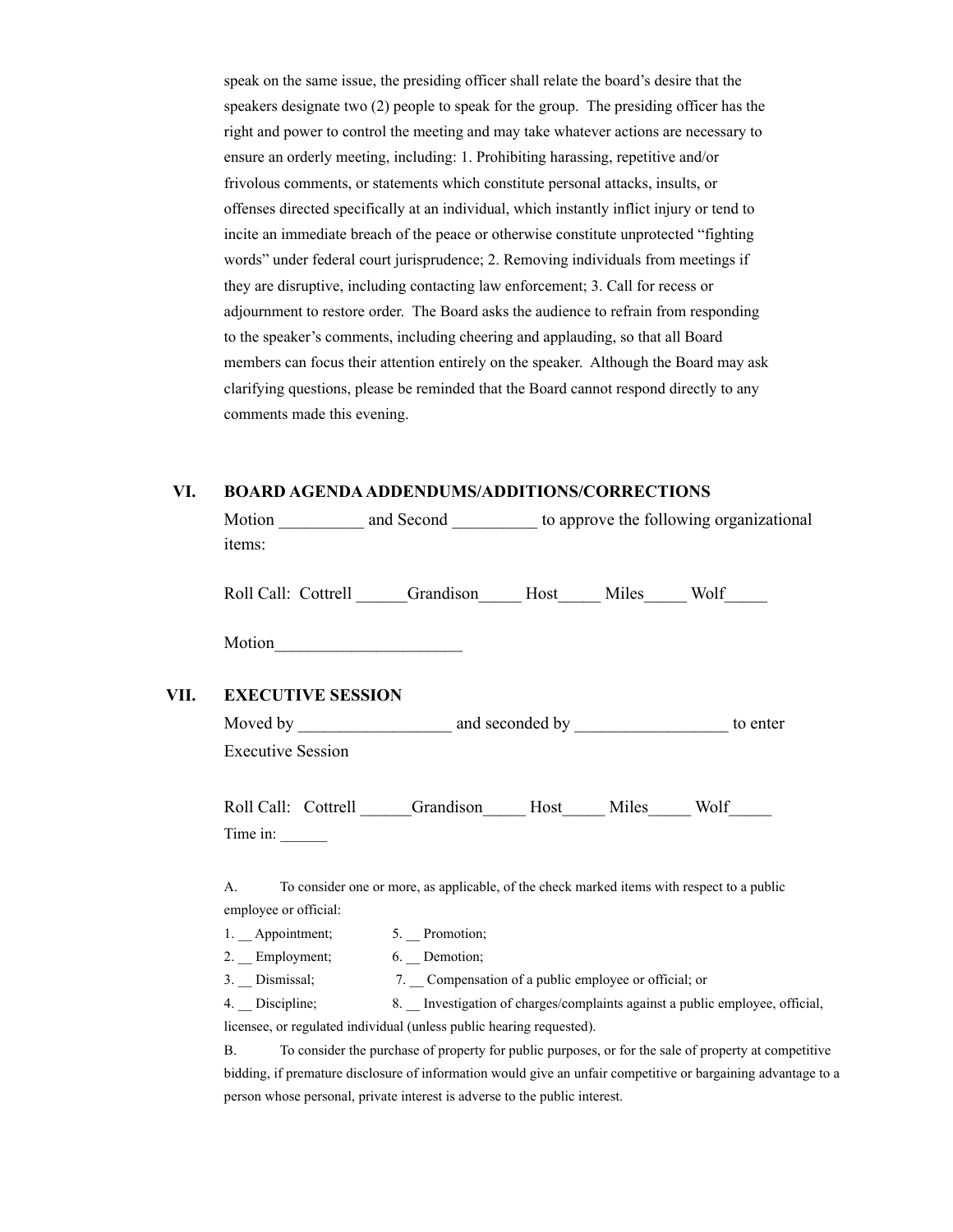C. Conferences with an attorney for the public body concerning disputes involving the public body that are the subject of pending or imminent court action.

D. Preparing for, conducting, or reviewing negotiations or bargaining sessions with public employees concerning their compensation or other terms and conditions of their employment.

E**.** Matters required to be kept confidential by federal law or regulations or state statutes.

F. Details relative to security arrangements and emergency response protocols for a public body or a public office, if disclosure of the matters discussed could reasonably be expected to jeopardize the security of the public body or public office.

Time Out: \_\_\_\_\_\_

#### **VIII. ITEMS TO BE PULLED SEPARATELY**

Motion Second

Roll Call: Cottrell Grandison Host Miles Wolf Motion

#### **IX. TREASURER REPORTS AND RECOMMENDATIONS**

Motion by \_\_\_\_\_\_\_\_\_\_\_\_\_\_\_\_\_\_ and seconded by \_\_\_\_\_\_\_\_\_\_\_\_\_\_\_\_\_\_ to approve the following Treasurers items:

- A. **APPROVE** the Financial Report for the Month of March 2022 as presented.
- B. **APPROVE** the Payment of Bills as presented.
- C. **APPROVE** the Minutes of the Regular Board Meeting of March 14, 2022.
- D. **APPROVE** the Natural Gas Purchase Contract with Interstate Gas Supply, Inc at a fixed price of \$4.62/mcf that will cover the period between May 2022 and April 2026.
- E. **APPROVE** the renewal of the 60 month lease contract with Quadient Leasing USA, Inc. for the postage machine at a cost of \$156.13/month.
- F. **APPROVE** the renewal with Sedgwick for both workers' compensation and unemployment compensation claims management services for the 2023 Group Rating Program for the period of January 1, 2023 through December 31, 2023 in the amount of \$3,250.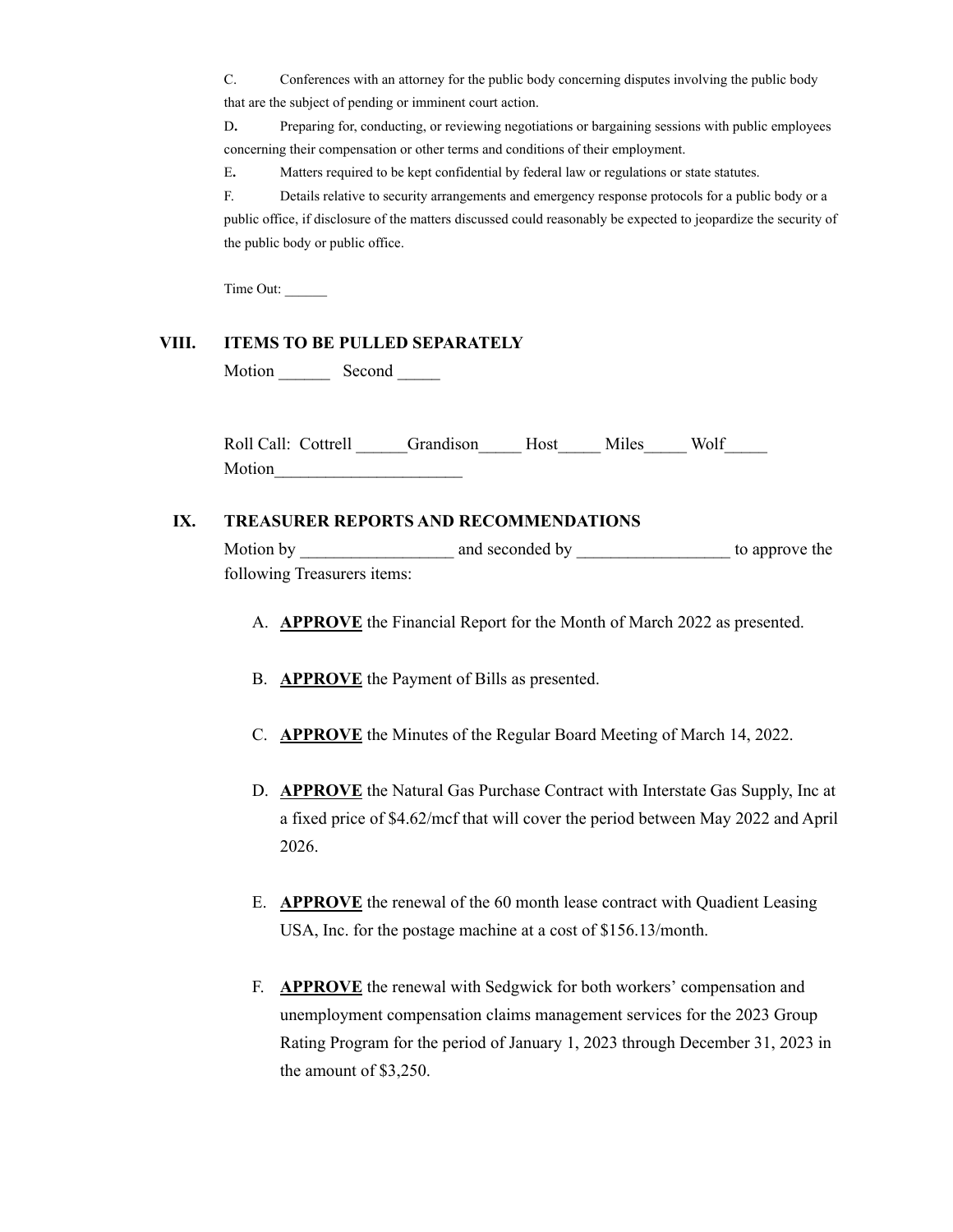- G. **APPROVE** the renewal of Liability, Fleet, and Property Insurance from Ohio School Plan through Hyland Administrative Services for the policy year of May 1, 2022 through April 30, 2022 in the amount of \$73,221.
- H. **ACCEPT** a \$25,000 grant from the TuscBDD to help employ a behavior support specialist for the 2022-2023 school year.
- I. **APPROVE** the Mid-Year Adjustments to the Appropriations and Revenues for Fiscal Year 2022, as presented.

| Roll Call: Cottrell | Grandison Host | Miles | Wolf |
|---------------------|----------------|-------|------|
| Motion              |                |       |      |

#### **X. SUPERINTENDENT'S RECOMMENDATIONS**

Motion by and seconded by \_\_\_\_\_\_\_\_\_\_\_\_\_\_\_\_\_\_\_\_\_\_ to approve the following Superintendent items:

A. **APPROVE** the building address reassignments of the Primary and Elementary Buildings for the 2022-2023 school year.

> Primary Building - Gr Ps-K 1200 Eastport Avenue, Uhrichsville Elementary Building - Gr 1-2 320 Trenton Avenue, Uhrichsville

B. **APPROVE** the reassignment of the following principal positions for the 2022-2023 school year:

> Shay Young to Primary Building(Eastport Ave) Co-PS Director Richard Page to Elementary Building(Trenton Ave)

- C. **ACCEPT** the resignation of Travis Poland as Head Wrestling Coach.
- D. **EMPLOY** Kyle Warner as the Head Wrestling Coach for the 2022-2023 school year pending proper credentialing and licensure.
- E. **APPROVE** the following committee members of the Math curriculum committee to be paid at \$20 per/hr through ESSER Funds for the 2021-2022 school year:

Heather Watkins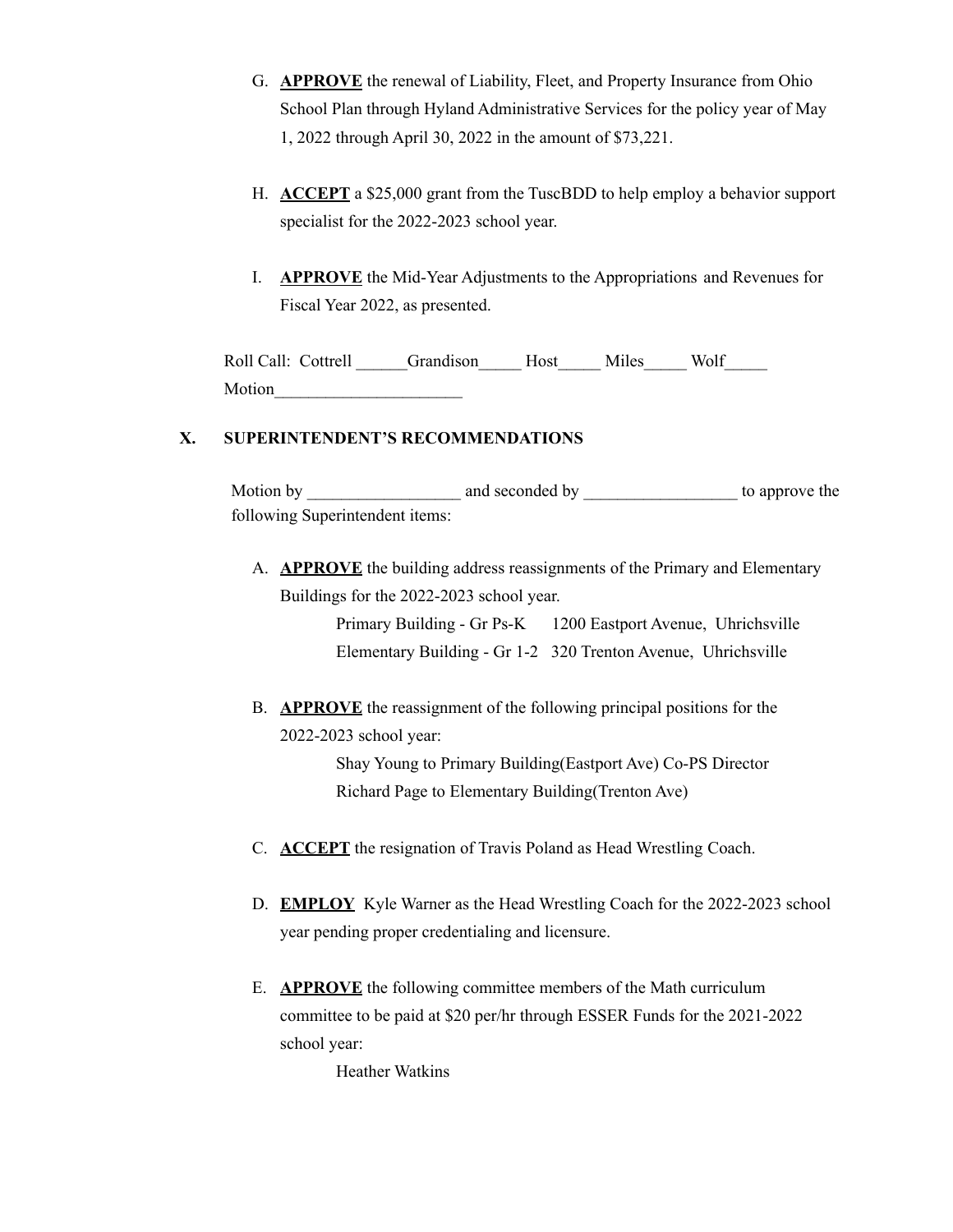- F. **APPROVE** the Primary, Elementary, Intermediate staff members to be paid at \$20 per/hr per attendance sheet for building realignment committee meetings.
- G. **EMPLOY** Kollin Clark as third grade teacher for the 2022-2023 school year pending proper licensure and credentials.
- H. **ACCEPT** the resignations of the following; Jordan Beebe HS Soc. Studies Teacher at the conclusion of the school year. Cheryl Shaw for retirement purpose Primary Custodian effective June 30, 2022 Steve Pounds for retirement purpose MS Custodian effective June 30, 2022
- I. **APPROVE** an unpaid medical leave for Sara Trimmer from April 4, 2022 through May 3, 2022.
- J. **NONRENEW** the following 2021-2022 winter athletic supplemental contracts:

| <u>Boys' Basketball</u>                 | Girls' Basketball           |
|-----------------------------------------|-----------------------------|
| Gary Watkins - Head Coach               | Chad Bonifant Head Coach    |
| Rich Struchen - Assistant               | Abbie Kopp - Assistant      |
| Chad Lynch - JV                         | Samantha Shaver - JV        |
| Bailey McBeth - Freshman                | Brian Watkins - 8th Grade   |
| Alex Cox - 8th Grade                    | Derrick Rausch - 7th Grade  |
| Jeff Merklin -7th Grade                 |                             |
| <u>Wrestling</u>                        | <b>Bowling</b>              |
| Justice Avery - Assistant               | Brian Duvall - Head Coach   |
| Colt Crall - JV                         |                             |
| Jamie Warner - Freshman                 | <b>Winter Weightlifting</b> |
| Alan Patterson - JH                     | Jon McCluskey               |
| Jarrett Warrington - JH                 |                             |
| Jade Jones - Mat Maid                   |                             |
| <b>Cheerleading</b> (Winter)            |                             |
| Sharon Grove - Head                     |                             |
| Courtney Golec - Freshman               |                             |
| Kaylyn Fichter, Kennedy Beckley - Co JH |                             |

# <u>Veightlifting</u> luskey

K. **APPROVE** the following athletic supplemental contracts pending proper credentials and licensure:

Harris Ong Boys' Varsity Golf Jon McCluskey Summer Weightlifting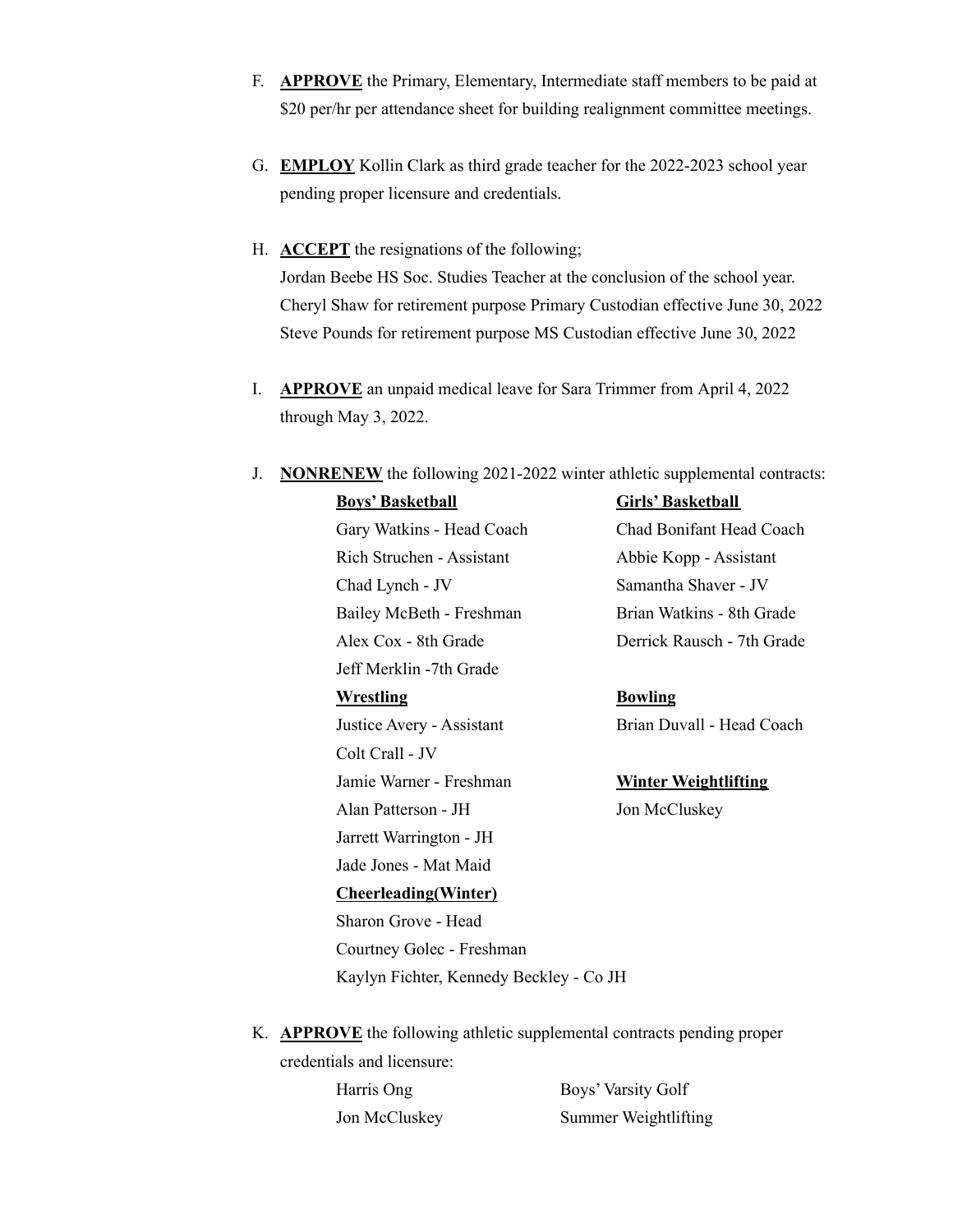- L. **APPROVE** the one (1) year limited contract for Linn Mahaffey retroactive to March 30, 2022.
- M. **APPROVE** an unpaid medical leave of absence for Annette Mathias March 15 May 15, 2022.
- N. **APPROVE** Suzanne Shepherd, Jennifer Golec, Brianna Baker, Julie Galloway and Trisha Orr as Summer Custodians at custodial base rate, June 6, 2022 through August 12, 2022.
- O. **RESCIND** the contract with Mustang Transportation effective 03/16/22.
- P. **APPROVE** the following items:
	- Union Hospital Workwell Occupational Health Services for the bus physicals.
	- Consortium Contract with Stark County ESC as part of the Title III Limited English program for the 2022 2023 school year.
	- Benjamin Transportation effective 03/16/2022 for student transportation to RG Drage
	- Student Protective Agency for 2022-2023 Student Accident Insurance Program
- Q. **APPROVE** the overnight field trip for the Claymont FFA to the 94th Ohio FFA State Convention in Columbus from May 4-6th.
- R. **APPROVE** the following substitute teachers, pending proper license and credentials for the 2021-2022 school year.

Certified Anisa Crowthers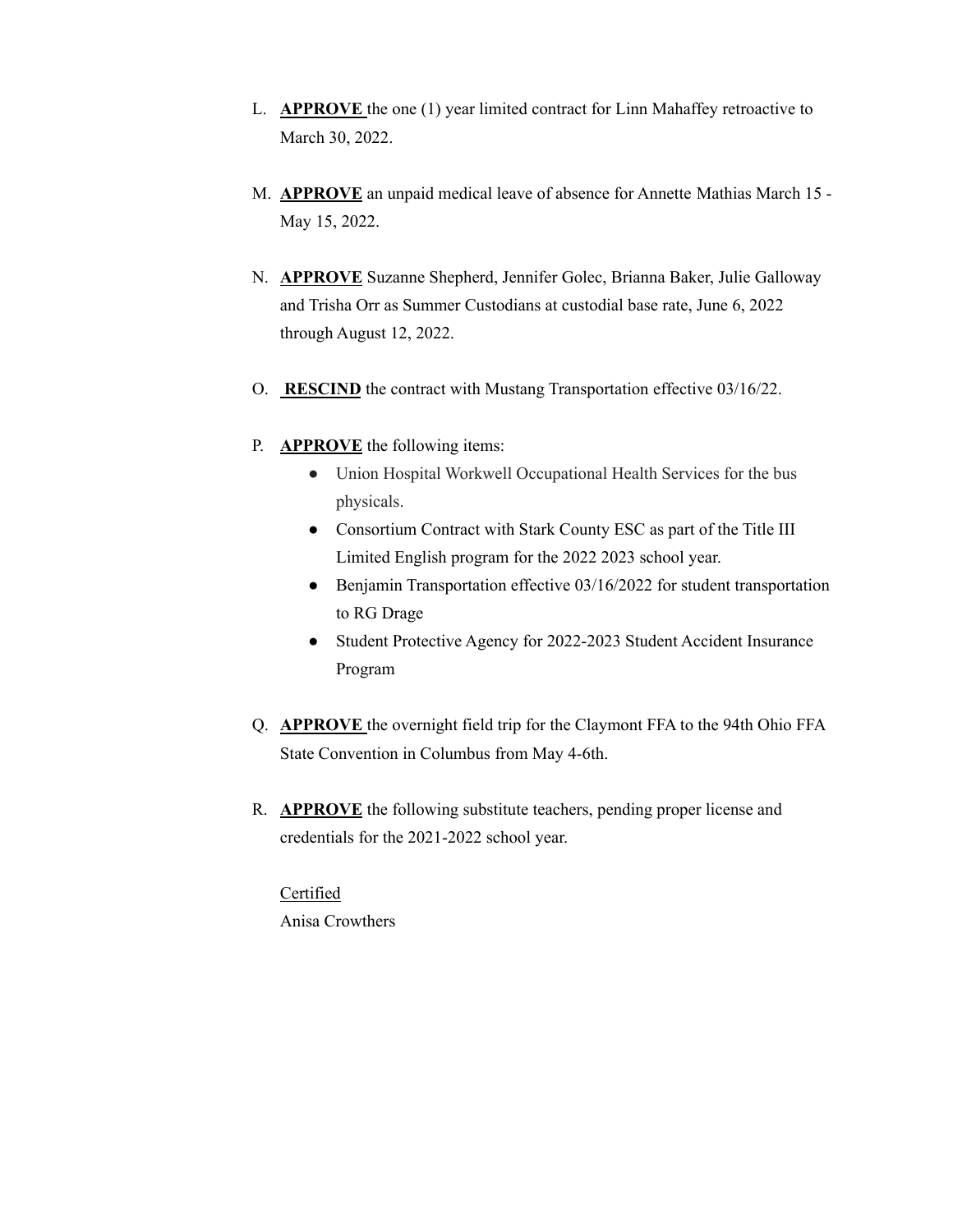### **Classified**

| <b>Name</b>                                     | Educ.<br>Aide | <b>Bus</b><br><b>Driver</b> | Cook | <b>Secretary</b> | <b>Bus</b><br>Aide | Custodian |
|-------------------------------------------------|---------------|-----------------------------|------|------------------|--------------------|-----------|
| Danny Kinsey                                    |               | X                           |      |                  |                    | Χ         |
| Virginia Mick                                   |               |                             | Χ    |                  |                    |           |
| Christinia Roberts<br>Retroactive<br>03/23/2022 |               |                             |      |                  |                    | X         |

S. **REDUCTION IN FORCE -** as a result of the realignment of buildings, locations and grade levels for the 2022-2023 school year. Bid Bump meetings are scheduled for May 23, 2022.

#### **AIDES PRESCHOOL/PRIMARY**

| Lacy Ronald |                  | <b>Kristen Matsel</b> | Holle Reichman        | Naomi Hicks   |
|-------------|------------------|-----------------------|-----------------------|---------------|
|             | Mary Kay White   | Brenda Wright         | Tonia Johnson         | Deborah Young |
|             | Christina Yackey | Jennifer Golec        | <b>Ashley Burcher</b> |               |

#### **ELEMENTARY**

| Pamela Abbuhl |
|---------------|
|---------------|

### **INTERMEDIATE**

Sarah McPherson - student enrollment

## **HIGH SCHOOL**

Robert Johnson, Carol Nealey - student enrollment

#### **LRC**

| <b>Betty Howard</b> | Beth Kopp |  |
|---------------------|-----------|--|
|---------------------|-----------|--|

## **COOKS - PRIMARY**

| Lyla McCray | Bonnie McDaniel | . Juanita Parker |
|-------------|-----------------|------------------|
|-------------|-----------------|------------------|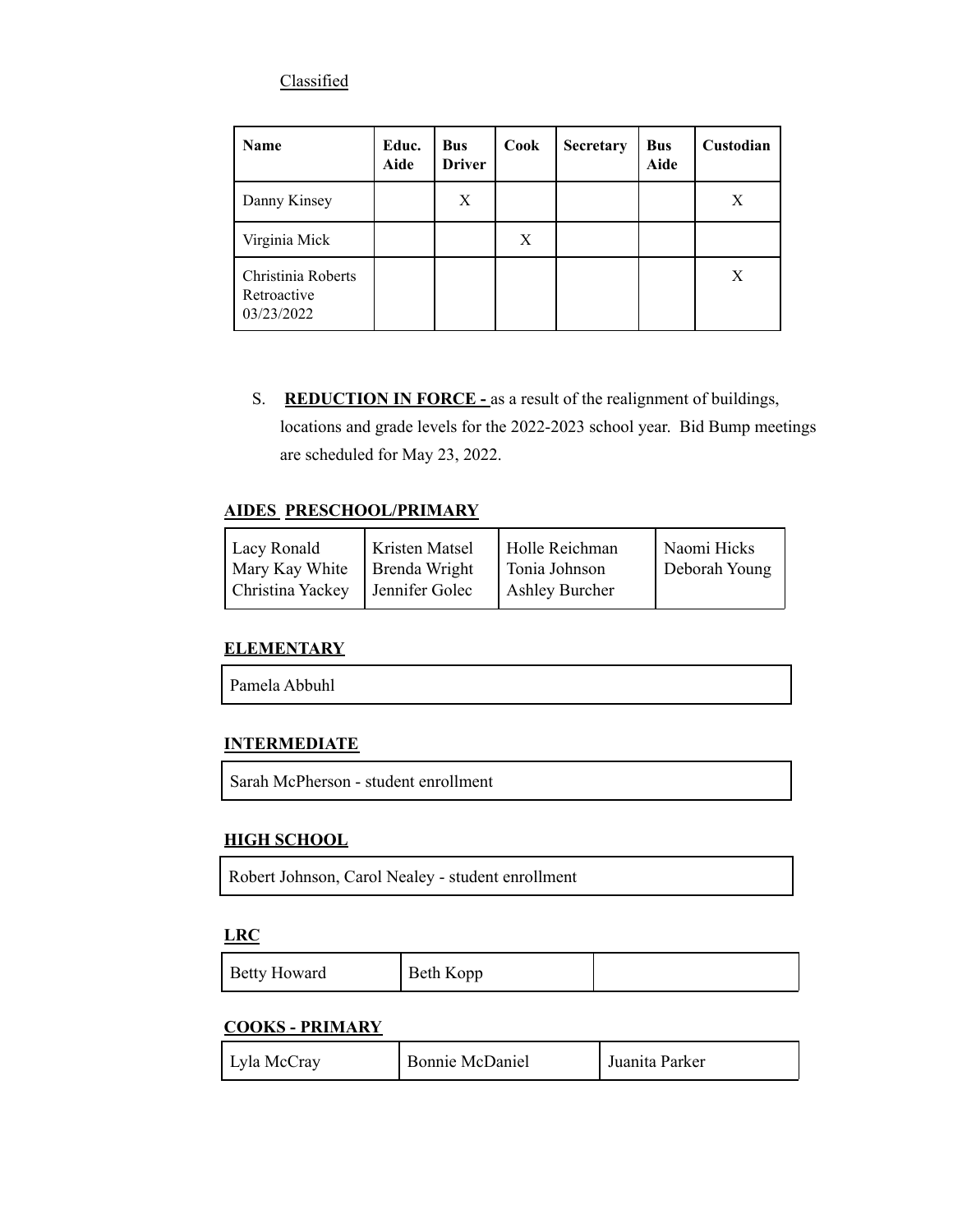#### **ELEMENTARY**

| Sherri Mehok | Brandi LeGlise | Penny Archer |
|--------------|----------------|--------------|
|--------------|----------------|--------------|

#### **INTERMEDIATE**

| Marie Fellers<br><b>Stefenie Armstrong</b> | Lori Newell |
|--------------------------------------------|-------------|
|--------------------------------------------|-------------|

## **CUSTODIANS**

**PRIMARY**

| Despo McMath |
|--------------|
|--------------|

#### **ELEMENTARY**

| Randy Butler | <b>Bob Recco</b> |
|--------------|------------------|
|--------------|------------------|

#### **INTERMEDIATE**

| Susan Harris | <b>Shelly Donahoe</b> | Justin Fellers |
|--------------|-----------------------|----------------|
|--------------|-----------------------|----------------|

## **SECRETARIES PRESCHOOL/PRIMARY**

Shannon Tarbert

#### **ELEMENTARY** 'n

| McKell Dupuis       |           |      |       |      |  |  |  |
|---------------------|-----------|------|-------|------|--|--|--|
| Roll Call: Cottrell | Grandison | Host | Miles | Wolf |  |  |  |

Motion\_\_\_\_\_\_\_\_\_\_\_\_\_\_\_\_\_\_\_\_\_\_

### **XI. OLD/NEW BUSINESS**